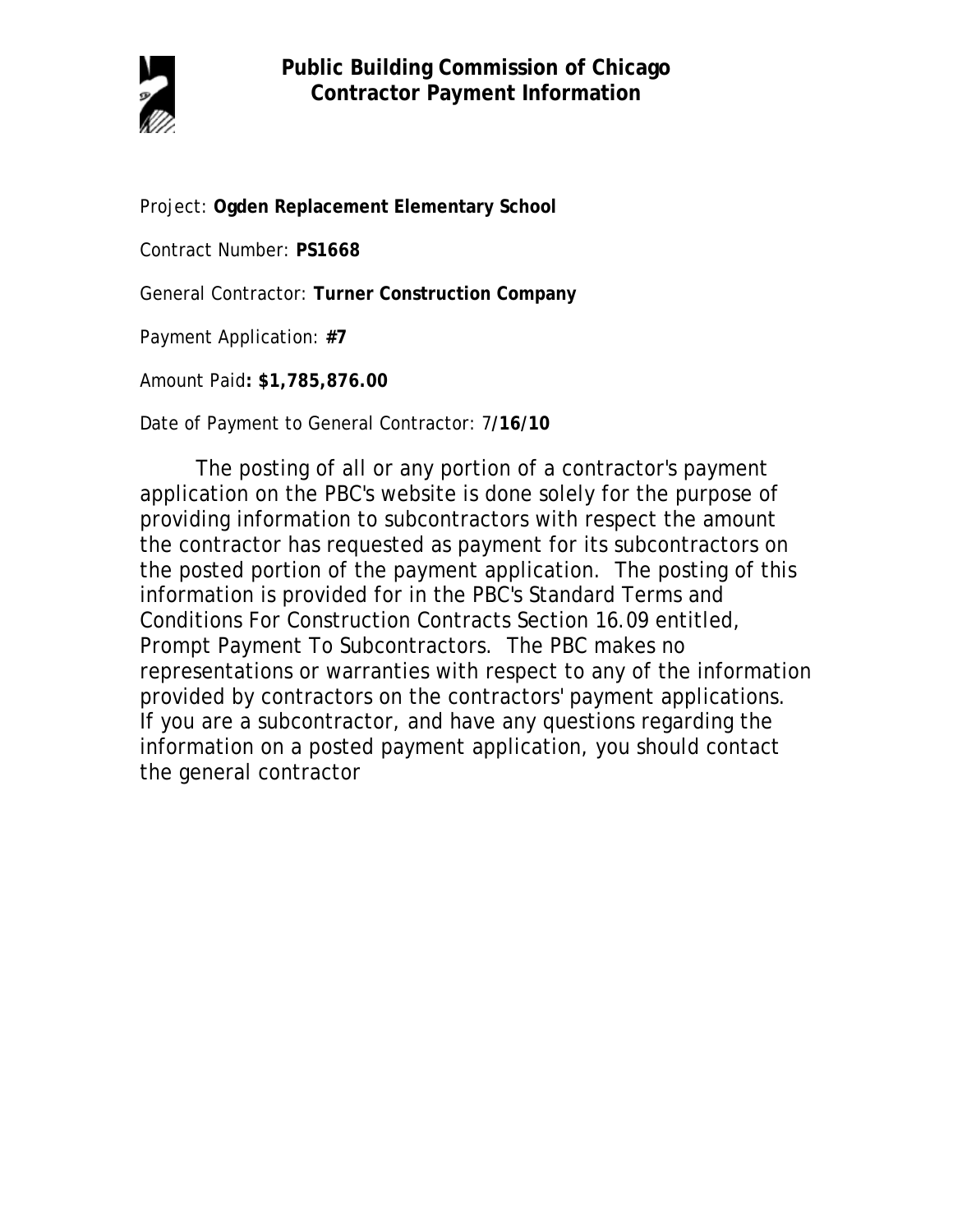## **PUBLIC BUILDING COMMISSION OF CHICAGO**

## **EXHIBIT S**

### CERTIFICATE OF ARCHITECT - ENGINEER

| Date:                                       | June 04, 2010                                                                                                                                                   |                                                                                                                                                                                                                                                                                                                                                                |                |
|---------------------------------------------|-----------------------------------------------------------------------------------------------------------------------------------------------------------------|----------------------------------------------------------------------------------------------------------------------------------------------------------------------------------------------------------------------------------------------------------------------------------------------------------------------------------------------------------------|----------------|
| Project:                                    | <b>Ogden Replacement Elementary School</b>                                                                                                                      |                                                                                                                                                                                                                                                                                                                                                                |                |
|                                             | To: Public Building Commission of Chicago<br>In accordance with Resolution No.<br>the Commission and to its Trustee, that:                                      | adopted by the Public Building Commission of Chicago on<br>, relating to the \$<br>Revenue Bonds issued by the Public Building Commission of Chicago for the financing of this project (and all terms used herein shall have the same meaning as in said Resolution), I hereby certify to                                                                      |                |
|                                             |                                                                                                                                                                 | 1. Obligations in the amounts stated herein have been incurred by the Commission and that each item thereof is a proper charge<br>against the Construction Account and has not been paid; and                                                                                                                                                                  |                |
|                                             |                                                                                                                                                                 | 2. No amount hereby approved for payment upon any contract will, when added to all amounts previously paid upon such<br>contract, exceed 90% of current estimates approved by the Architect - Engineer until the aggregate amount of payments withheld<br>equals 5% of the Contract Price (said retained funds being payable as set forth in said Resolution). |                |
| THE CONTRACTOR                              |                                                                                                                                                                 | <b>Turner Construction Company (Chicago)</b>                                                                                                                                                                                                                                                                                                                   |                |
| <b>FOR</b><br>is now entitled to the sum of |                                                                                                                                                                 | <b>Ogden Replacement Elementary School</b><br>\$1,785,876.00                                                                                                                                                                                                                                                                                                   |                |
| <b>ADDITIONS</b><br><b>DEDUCTIONS</b>       | ORIGINAL CONTRACT PRICE<br>NET ADDITION OR DEDUCTION<br>ADJUSTED CONTRACT PRICE                                                                                 | \$44,788,221.00<br>\$0.00<br>\$0.00<br>\$0.00<br>\$44,788,221.00                                                                                                                                                                                                                                                                                               |                |
|                                             | TOTAL AMOUNT EARNED                                                                                                                                             |                                                                                                                                                                                                                                                                                                                                                                | \$9,352,479.00 |
| <b>TOTAL RETENTION</b>                      |                                                                                                                                                                 |                                                                                                                                                                                                                                                                                                                                                                | \$749,654.00   |
|                                             | a) Reserve Withheld @ 10% of Total Amount Earned, but<br>not to exceed 1% of Contract Price<br>b) Liens and Other Withholding<br>c) Liquidated Damages Withheld | \$749,654.00<br>\$0.00<br>\$0.00                                                                                                                                                                                                                                                                                                                               |                |
|                                             | TOTAL PAID TO DATE (Include this Payment)                                                                                                                       |                                                                                                                                                                                                                                                                                                                                                                | \$8,602,825.00 |
|                                             | LESS: AMOUNT PREVIOUSLY PAID                                                                                                                                    |                                                                                                                                                                                                                                                                                                                                                                | \$6,816,949.00 |
|                                             | AMOUNT DUE THIS PAYMENT                                                                                                                                         |                                                                                                                                                                                                                                                                                                                                                                | \$1,785,876.00 |
| Architect - Engineer                        | C. Rocco Castellano                                                                                                                                             | Date: 06/09/2010                                                                                                                                                                                                                                                                                                                                               |                |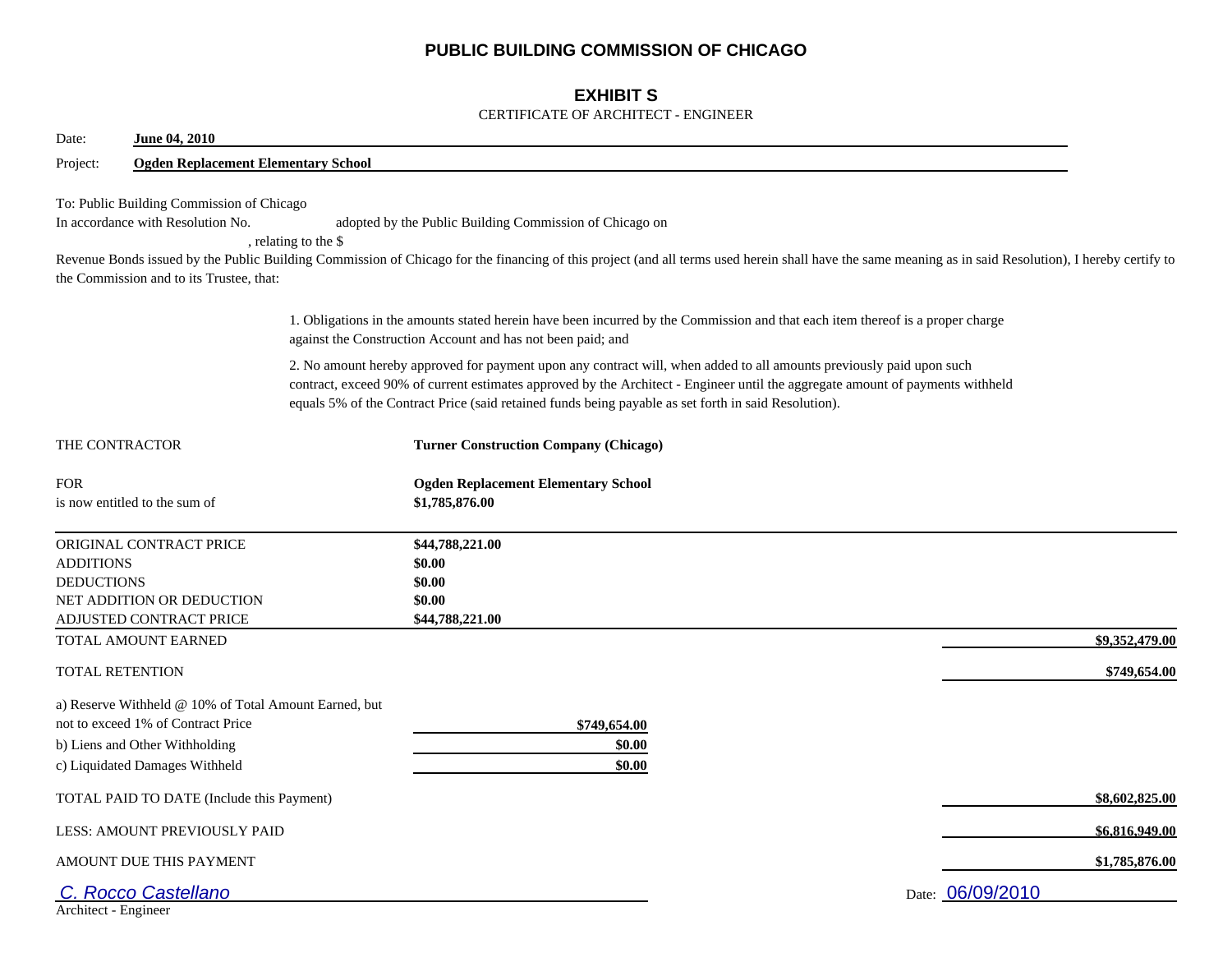## **(1 of 4) CONTRACTOR'S SWORN STATEMENT AND AFFIDAVIT FOR PARTIAL PAYMENT**

| <b>STATE OF Illinois</b> |          |
|--------------------------|----------|
|                          | $\{SS\}$ |
| <b>COUNTY OF Cook</b>    |          |

The affiant, being first duly sworn on oath, deposes and says that he/she is **Project Executive**, of **Turner Construction Company (Chicago)**, an **Illinois** corporation, and duly authorized to make this Affidavit in behalf of said corporation, and for him/herself individually; that he/she is well acquainted with the facts herein set forth and that said corporation is the Contractor with the PUBLIC BUILDING COMMISSION OF CHICAGO, Owner, under Contract No. **1632400** dated the **24th day of November, 2009**, for (describe nature of work)

#### **General Construction**

for (designate Project and Location)

#### **Ogden Replacement Elementary School**

#### **24 W. Walton, Chicago, Illinois 60610**

**·** that the following statements are made for the purpose of procuring a partial payment of

#### **One million seven hundred eighty five thousand eight hundred seventy six**

#### **\$1,785,876.00**

under the terms of said Contract;

**·** that the work for which payment is requested has been completed, free and clear of any and all claims, liens, charges, and expenses of any kind or nature whatsoever and in full compliance with the Contract Documents and the requirements of said Owner under them;

**·** that for the purposes of said Contract, the following persons have been contracted with, and have furnished or prepared materials, equipment, supplies, and services for, and having done labor on said improvement;

**·** that the respective amounts set forth opposite their names is the full amount of money due and to become due to each of them respectively;

**·** that this statement is a full, true, and complete statement of all such persons and of the full amount now due and the amount heretofore paid to each of them for such labor, materials, equipment, supplies, and services, furnished or prepared by each of them to or on account of said work, as stated:

| <b>NAME</b><br>and<br><b>ADDRESS</b>                                                                   | <b>TYPE</b><br>OF<br><b>WORK</b> | <b>TOTAL</b><br><b>CONTRACT</b><br><b>(INCLUDE)</b><br>C.0.'s) | <b>TOTAL</b><br><b>WORK</b><br><b>COMPLETE</b> | <b>LESS</b><br><b>RETENTION</b><br><b>(INCLUDE</b><br><b>CURRENT)</b> | <b>LESS</b><br><b>NET</b><br><b>PREVIOUSLY</b><br><b>PAID</b> | <b>NET</b><br><b>DUE</b><br><b>THIS</b><br><b>PERIOD</b> | <b>BALANCE</b><br><b>TO</b><br><b>BECOME</b><br><b>DUE</b> |
|--------------------------------------------------------------------------------------------------------|----------------------------------|----------------------------------------------------------------|------------------------------------------------|-----------------------------------------------------------------------|---------------------------------------------------------------|----------------------------------------------------------|------------------------------------------------------------|
| 001                                                                                                    | <b>TCCo GMP</b>                  |                                                                |                                                |                                                                       |                                                               |                                                          |                                                            |
| Pinto Construction,<br>7225 W. 105th Street.<br>Palos Hills, Illinois 60465                            | Site Logisitcs                   | 312,505.00                                                     | 236,158.00                                     | 23,618.00                                                             | 202,919.00                                                    | 9,621.00                                                 | 99,965.00                                                  |
| Pinto Construction.<br>7225 W. 105th Street,<br>Palos Hills, Illinois 60465                            | <b>Site Logisitcs</b>            | 8,611.00                                                       | 6,460.00                                       | 0.00                                                                  | 6,200.00                                                      | 260.00                                                   | 2,151.00                                                   |
| Thatcher Foundations,<br>Inc.,<br>7100 Industrial Highway,<br>Gary, Indiana 46406                      | Earth Retention                  | 505,000.00                                                     | 485,000.00                                     | 24,250.00                                                             | 460,750.00                                                    | 0.00                                                     | 44,250.00                                                  |
| Thatcher Foundations,<br>Inc.,<br>7100 Industrial Highway,<br>Gary, Indiana 46406                      | Earth Retention                  | 17,221.00                                                      | 17,221.00                                      | 0.00                                                                  | 17,221.00                                                     | 0.00                                                     | 0.00                                                       |
| John Keno & Company,<br>8608 West Catalpa Ave.,<br>Suite 808.<br>Chicago, Illinois 60656               | Excavation                       | 1,652,956.00                                                   | 1,440,399.00                                   | 144,040.00                                                            | 1,030,133.00                                                  | 266,226.00                                               | 356,597.00                                                 |
| John Keno & Company,<br>8608 West Catalpa Ave.,<br><b>Suite 808.</b><br>Chicago, Illinois 60656        | Excavation                       | 43,673.00                                                      | 36,425.00                                      | 0.00                                                                  | 34,148.00                                                     | 2,277.00                                                 | 7,248.00                                                   |
| <b>Revcon Construction</b><br>Corporation,<br>500 Industrial Drive,<br>Prairie View, Illinois<br>60069 | Caissons                         | 1,548,742.00                                                   | 1,548,742.00                                   | 77,437.00                                                             | 1,411,484.00                                                  | 59,821.00                                                | 77,437.00                                                  |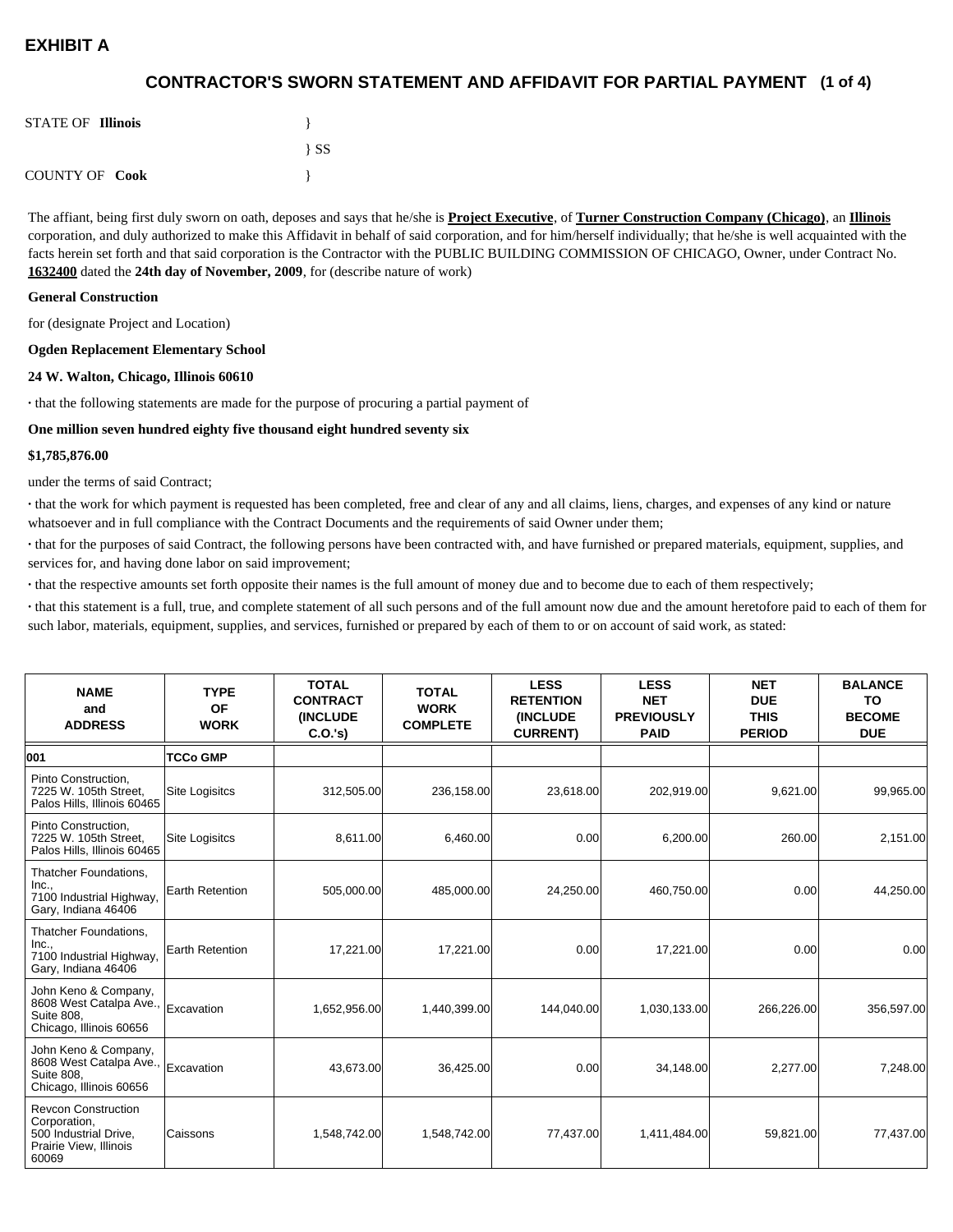### **(2 of 4) CONTRACTOR'S SWORN STATEMENT AND AFFIDAVIT FOR PARTIAL PAYMENT**

| <b>NAME</b><br>and<br><b>ADDRESS</b>                                                                       | <b>TYPE</b><br><b>OF</b><br><b>WORK</b> | <b>TOTAL</b><br><b>CONTRACT</b><br>(INCLUDE<br>C.O.'s) | <b>TOTAL</b><br><b>WORK</b><br><b>COMPLETE</b> | <b>LESS</b><br><b>RETENTION</b><br>(INCLUDE<br><b>CURRENT)</b> | <b>LESS</b><br><b>NET</b><br><b>PREVIOUSLY</b><br><b>PAID</b> | <b>NET</b><br><b>DUE</b><br><b>THIS</b><br><b>PERIOD</b> | <b>BALANCE</b><br>ΤО<br><b>BECOME</b><br><b>DUE</b> |
|------------------------------------------------------------------------------------------------------------|-----------------------------------------|--------------------------------------------------------|------------------------------------------------|----------------------------------------------------------------|---------------------------------------------------------------|----------------------------------------------------------|-----------------------------------------------------|
| <b>Revcon Construction</b><br>Corporation,<br>500 Industrial Drive,<br>Prairie View, Illinois<br>60069     | Caissons                                | 48,763.00                                              | 48,763.00                                      | 0.00                                                           | 48,763.00                                                     | 0.00                                                     | 0.00                                                |
| Reliable Contracting &<br>Equipment Co.,<br>333 N Ogden Ave,<br>Chicago, Illinois 60607                    | <b>Site Utilities</b>                   | 259,348.00                                             | 64,620.00                                      | 6,462.00                                                       | 0.00                                                          | 58,158.00                                                | 201,190.00                                          |
| Reliable Contracting &<br>Equipment Co.,<br>333 N Ogden Ave,<br>Chicago, Illinois 60607                    | <b>Site Utilities</b>                   | 8,844.00                                               | 2,204.00                                       | 0.00                                                           | 0.00                                                          | 2,204.00                                                 | 6,640.00                                            |
| Burling Builders, Inc.,<br>44 West 60th Street,<br>Chicago, Illinois 60621                                 | Concrete                                | 3,669,190.00                                           | 1,189,822.00                                   | 118,982.00                                                     | 515,546.00                                                    | 555,294.00                                               | 2,598,350.00                                        |
| Burling Builders, Inc.,<br>44 West 60th Street,<br>Chicago, Illinois 60621                                 | Concrete                                | 118,122.00                                             | 37,799.00                                      | 0.00                                                           | 20,081.00                                                     | 17,718.00                                                | 80,323.00                                           |
| Illinois Masonry Corp.,<br>200 Telser Rd.,<br>Lake Zurich, Illinois<br>60047                               | Masonry and Stone                       | 5,134,655.00                                           | 24,448.00                                      | 2.445.00                                                       | 11,564.00                                                     | 10,439.00                                                | 5,112,652.00                                        |
| Illinois Masonry Corp.,<br>200 Telser Rd.,<br>Lake Zurich, Illinois<br>60047                               | Masonry and Stone                       | 169,477.00                                             | 1,017.00                                       | 0.00                                                           | 508.00                                                        | 509.00                                                   | 168,460.00                                          |
| Carlo Steel Corporation,<br>3100 East 87th Street,<br>Chicago, Illinois 60617                              | <b>Structural Steel</b>                 | 2,448,598.00                                           | 1,200,922.00                                   | 120,092.00                                                     | 872,073.00                                                    | 208,757.00                                               | 1,367,768.00                                        |
| Carlo Steel Corporation,<br>3100 East 87th Street,<br>Chicago, Illinois 60617                              | <b>Structural Steel</b>                 | 78,462.00                                              | 37,662.00                                      | 0.00                                                           | 31,385.00                                                     | 6,277.00                                                 | 40,800.00                                           |
| Chicago Architectural<br>Metals, Inc.,<br>4619 N. Ravenswood<br>Ave., Ste #201,<br>Chicago, Illinois 60640 | Miscellaneous<br>Metals                 | 810,082.00                                             | 28,598.00                                      | 2,860.00                                                       | 8,634.60                                                      | 17,103.40                                                | 784,344.00                                          |
| Chicago Architectural<br>Metals, Inc.,<br>4619 N. Ravenswood<br>Ave., Ste #201,<br>Chicago, Illinois 60640 | Miscellaneous<br>Metals                 | 27,624.00                                              | 942.00                                         | 0.00                                                           | 0.00                                                          | 942.00                                                   | 26,682.00                                           |
| Kremer & Davis,<br>132 Osborne Road,<br>Fridley, Minnesota 55432                                           | Waterproofing                           | 430,888.00                                             | 199,990.00                                     | 19,999.00                                                      | 70,297.00                                                     | 109,694.00                                               | 250,897.00                                          |
| Kremer & Davis,<br>132 Osborne Road,<br>Fridley, Minnesota 55432                                           | Waterproofing                           | 14,557.00                                              | 6,756.00                                       | 0.00                                                           | 2,664.00                                                      | 4,092.00                                                 | 7,801.00                                            |
| F. E. Moran Fire<br>Protection,<br>2165 Shermer Rd Ste D.<br>Northbrook, Illinois<br>60062                 | <b>Fire Protection</b>                  | 444,119.00                                             | 32,200.00                                      | 3,220.00                                                       | 10,980.00                                                     | 18,000.00                                                | 415,139.00                                          |
| F. E. Moran Fire<br>Protection,<br>2165 Shermer Rd Ste D,<br>Northbrook, Illinois<br>60062                 | <b>Fire Protection</b>                  | 12,273.00                                              | 859.00                                         | 0.00                                                           | 221.40                                                        | 637.60                                                   | 11,414.00                                           |
| Norman Mechanical,<br>3850 Industrial Avenue,<br>Rolling Meadows, Illinois<br>60008                        | Plumbing                                | 1,224,136.00                                           | 191,425.00                                     | 19,142.00                                                      | 42,104.00                                                     | 130,179.00                                               | 1,051,853.00                                        |
| Norman Mechanical,<br>3850 Industrial Avenue,<br>Rolling Meadows, Illinois<br>60008                        | Plumbing                                | 32,701.00                                              | 4,905.00                                       | 0.00                                                           | 329.00                                                        | 4,576.00                                                 | 27,796.00                                           |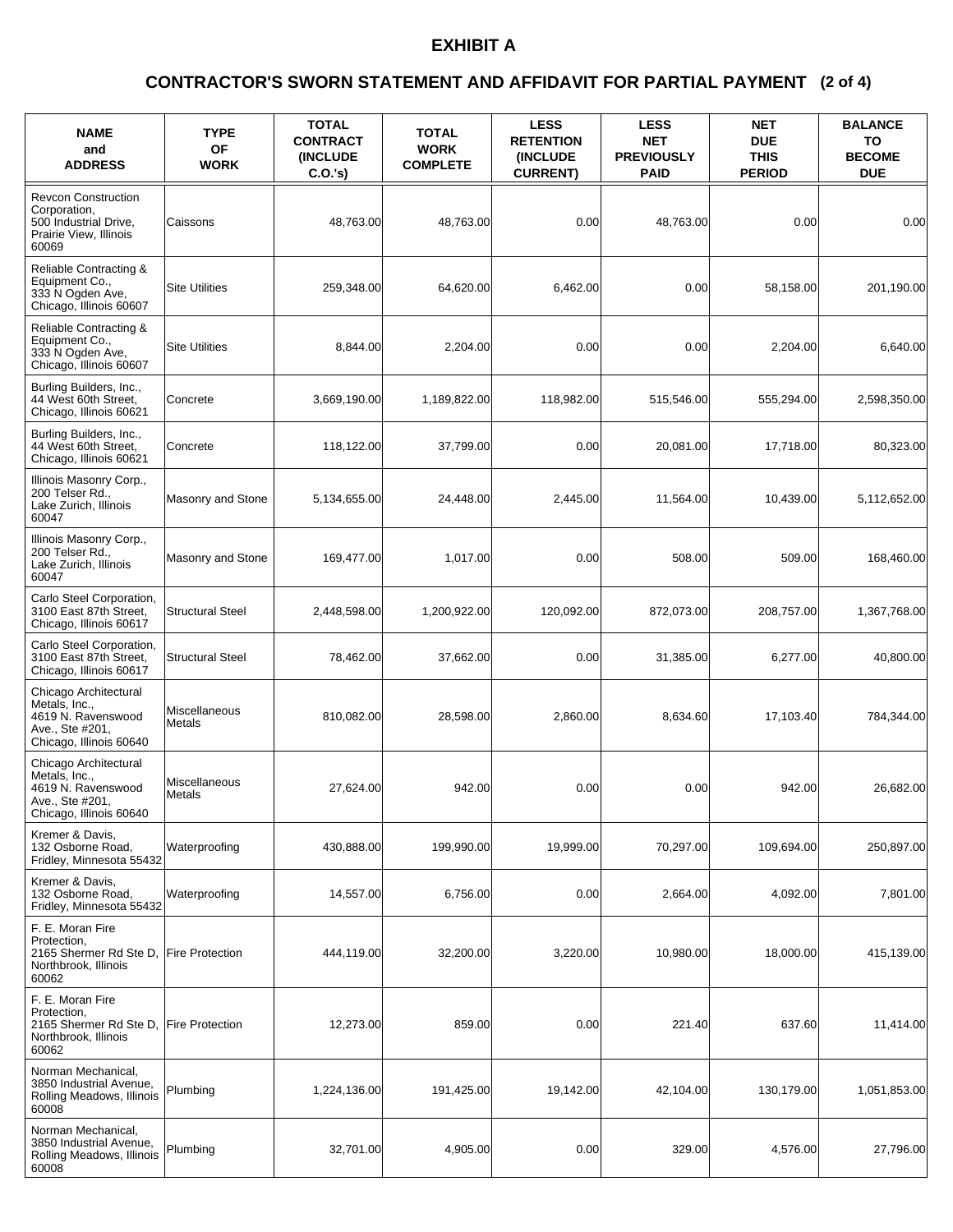### **(3 of 4) CONTRACTOR'S SWORN STATEMENT AND AFFIDAVIT FOR PARTIAL PAYMENT**

| <b>NAME</b><br>and<br><b>ADDRESS</b>                                                                                  | <b>TYPE</b><br>OF<br><b>WORK</b>                                                                                                                                                                  | <b>TOTAL</b><br><b>CONTRACT</b><br><b>(INCLUDE)</b><br>C.O.'s | <b>TOTAL</b><br><b>WORK</b><br><b>COMPLETE</b> | <b>LESS</b><br><b>RETENTION</b><br>(INCLUDE<br><b>CURRENT)</b> | <b>LESS</b><br><b>NET</b><br><b>PREVIOUSLY</b><br><b>PAID</b> | <b>NET</b><br><b>DUE</b><br><b>THIS</b><br><b>PERIOD</b> | <b>BALANCE</b><br>ΤО<br><b>BECOME</b><br><b>DUE</b> |
|-----------------------------------------------------------------------------------------------------------------------|---------------------------------------------------------------------------------------------------------------------------------------------------------------------------------------------------|---------------------------------------------------------------|------------------------------------------------|----------------------------------------------------------------|---------------------------------------------------------------|----------------------------------------------------------|-----------------------------------------------------|
| International Piping<br>Systems, Inc.,<br>444 East State Parkway,<br>Suite 123,<br>Schaumburg, Illinois<br>60173-4538 |                                                                                                                                                                                                   | 3,662,932.00                                                  | 93,600.00                                      | 9,360.00                                                       | 37,800.00                                                     | 46,440.00                                                | 3,578,692.00                                        |
| International Piping<br>Systems, Inc.,<br>444 East State Parkway,<br>Suite 123,<br>Schaumburg, Illinois<br>60173-4538 |                                                                                                                                                                                                   | 103,971.00                                                    | 2,600.00                                       | 0.00                                                           | 1,432.00                                                      | 1,168.00                                                 | 101,371.00                                          |
| Connelly Electric,<br>40 S. Addison Rd, Suite<br>100.<br>Addison, Illinois 60101                                      | Electrical                                                                                                                                                                                        | 3,689,000.00                                                  | 201,310.00                                     | 20,131.00                                                      | 122,722.00                                                    | 58,457.00                                                | 3,507,821.00                                        |
| Connelly Electric,<br>40 S. Addison Rd, Suite<br>100.<br>Addison, Illinois 60101                                      | Electrical                                                                                                                                                                                        | 125,795.00                                                    | 6,793.00                                       | 0.00                                                           | 4,541.00                                                      | 2,252.00                                                 | 119,002.00                                          |
| To Be Let                                                                                                             | Unawarded                                                                                                                                                                                         | 9,306,528.00                                                  | 0.00                                           | 0.00                                                           | 0.00                                                          | 0.00                                                     | 9,306,528.00                                        |
| <b>Turner Construction</b><br>Company (Chicago),<br>55 East Monroe Street,<br>Suite 3100,<br>Chicago, Illinois 60603  | <b>Builders Risk</b><br>InsuranceTCCo<br>Construction<br>ContingencyNot-To-Exceed<br>General<br>ConditionFixed<br>General<br><b>ConditionsCM Fee</b><br>(2%)Railroad<br>InsuranceTCCo<br>P&P Bond | 6,159,624.00                                                  | 1,576,151.00                                   | 157,616.00                                                     | 1,233,512.00                                                  | 185,023.00                                               | 4,741,089.00                                        |
|                                                                                                                       | <b>Subtotal TCCo GMP</b>                                                                                                                                                                          | 42,068,397.00                                                 | 8,577,148.00                                   | 735,190.00                                                     | 6,065,833.00                                                  | 1,776,125.00                                             | 34,226,439.00                                       |
| 002                                                                                                                   | <b>TCCo GMP without</b><br>retention held                                                                                                                                                         |                                                               |                                                |                                                                |                                                               |                                                          |                                                     |
| <b>Turner Construction</b><br>Company (Chicago),<br>55 East Monroe Street,<br>Suite 3100,<br>Chicago, Illinois 60603  | Subguard                                                                                                                                                                                          | 432,205.00                                                    | 432,205.00                                     | 0.00                                                           | 432,205.00                                                    | 0.00                                                     | 0.00                                                |
| <b>Turner Construction</b><br>Company (Chicago),<br>55 East Monroe Street.<br>Suite 3100,<br>Chicago, Illinois 60603  | <b>TCCo Insurance</b>                                                                                                                                                                             | 222,619.00                                                    | 46,483.00                                      | 0.00                                                           | 36,732.00                                                     | 9,751.00                                                 | 176,136.00                                          |
| <b>Turner Construction</b><br>Company (Chicago),<br>55 East Monroe Street,<br>Suite 3100,<br>Chicago, Illinois 60603  | Preconstruction<br>Services                                                                                                                                                                       | 150,000.00                                                    | 150,000.00                                     | 0.00                                                           | 150,000.00                                                    | 0.00                                                     | 0.00                                                |
| Subtotal TCCo GMP without retention held                                                                              |                                                                                                                                                                                                   | 804,824.00                                                    | 628,688.00                                     | 0.00                                                           | 618,937.00                                                    | 9,751.00                                                 | 176,136.00                                          |
| 003                                                                                                                   | Owner<br><b>Contingency</b>                                                                                                                                                                       |                                                               |                                                |                                                                |                                                               |                                                          |                                                     |
| To Be Let                                                                                                             | <b>Owner Contingency</b>                                                                                                                                                                          | 1,915,000.00                                                  | 0.00                                           | 0.00                                                           | 0.00                                                          | 0.00                                                     | 1,915,000.00                                        |
|                                                                                                                       | <b>Subtotal Owner Contingency</b>                                                                                                                                                                 | 1,915,000.00                                                  | 0.00                                           | 0.00                                                           | 0.00                                                          | 0.00                                                     | 1,915,000.00                                        |